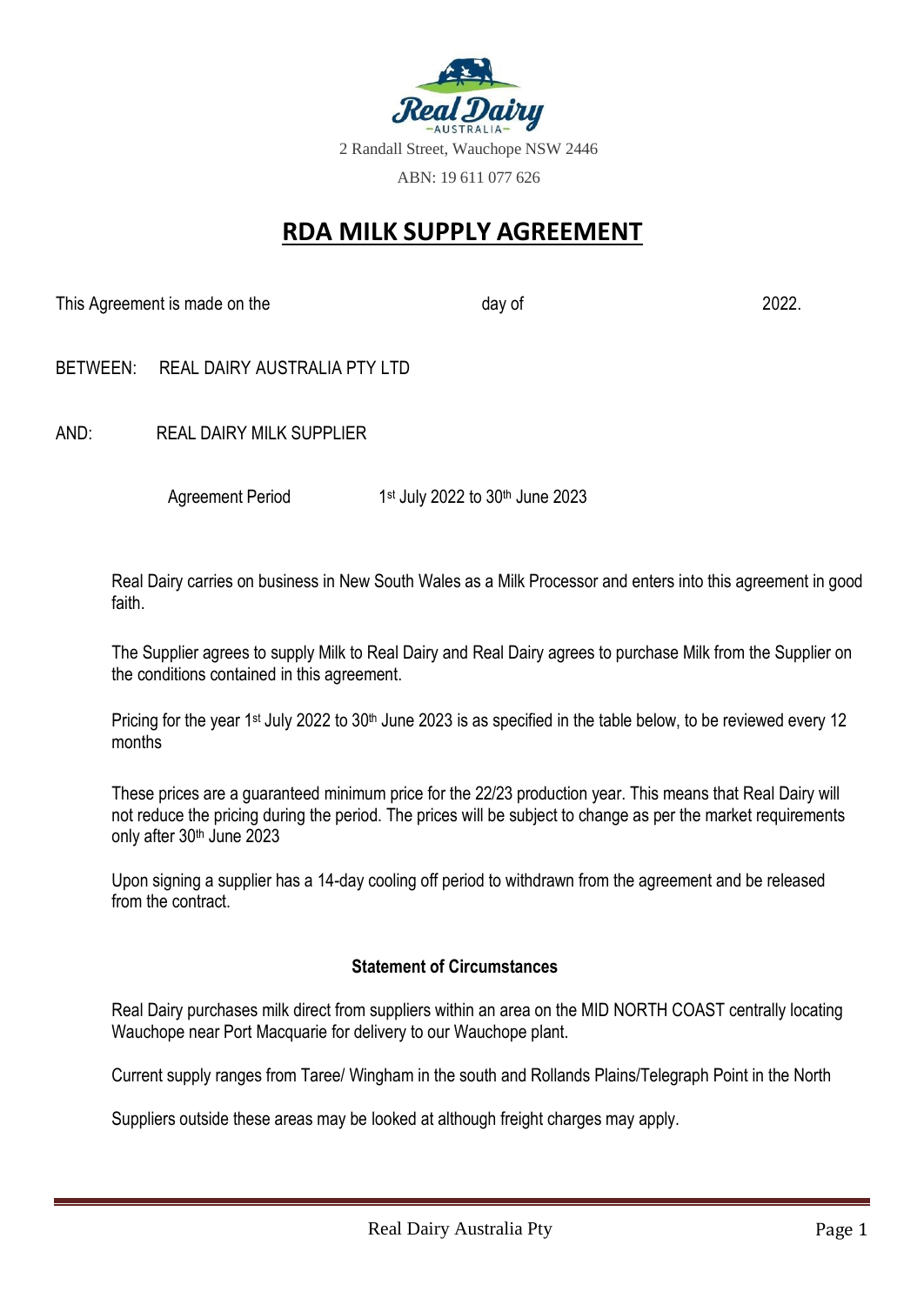# 2022/2023 Minimum Pricing

| <b>Month</b>       | July | Aug  | <b>Sept</b> | <b>Oct</b> | <b>Nov</b> | <b>Dec</b> | Jan  | Feb  | Mar  | Apr  | May  | June |
|--------------------|------|------|-------------|------------|------------|------------|------|------|------|------|------|------|
|                    | 2022 | 2022 | 2022        | 2022       | 2022       | 2022       | 2023 | 2023 | 2023 | 2023 | 2023 | 2023 |
| <b>Cents/Litre</b> | 0.75 | 0.75 | 0.75        | 0.75       | 0.75       | 0.75       | 0.75 | 0.75 | 0.75 | 0.75 | 0.75 | 0.75 |

We are proud to announce we will continue with our same, simple approach and benefits for next season:

- A flat payment model for better cash flow during spring.
- Strong prices compared to major market competitors.
- No milk collection fee, no volume charge.
- Pricing is a guaranteed minimum for the season
- If business conditions permit, we will review accordingly.

# Minimum Pricing Quality Standards

**Butter Fat - 4.00% Protein—3.20%**

# Butterfat and Protein component breakdown

**Butterfat 40% Protein 60%**

## **Payment based on per kg Butterfat and per kg Protein**

# **Industry Levies**

Real Dairy will pay on behalf of the supplier any industry levies that are required, and these will be itemized on the **Statement** 

# Statement of Pricing Justification

Pricing has been based on a comparison of the market value of the milk supplied to the Real Dairy business and the market value of our end products, market share and the seasonal conditions that could be expected for the next 12 months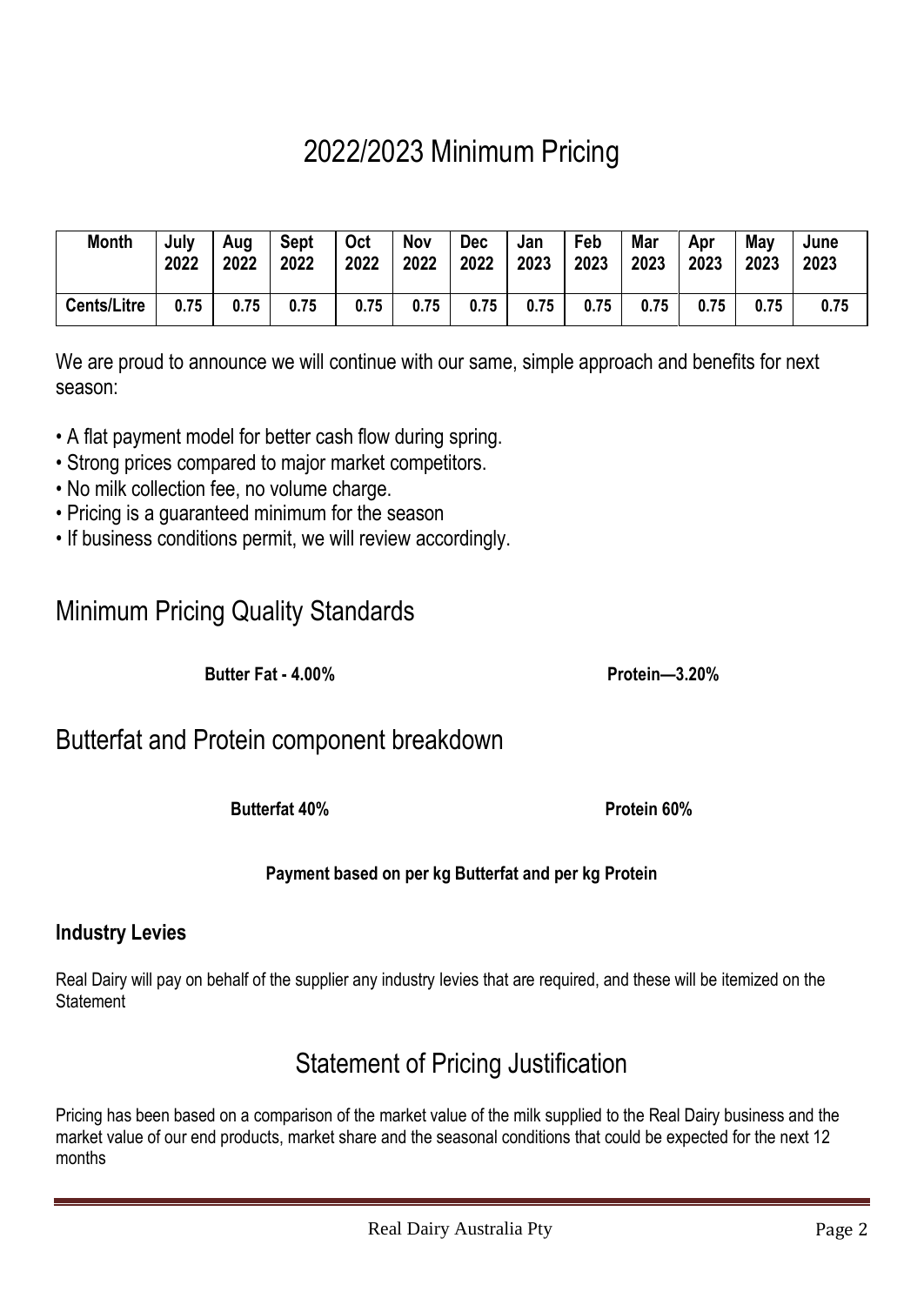| 3.0  | <b>Quality of Milk Supplied</b>                                                                                                                                                                                                                                 |                                            |  |  |  |
|------|-----------------------------------------------------------------------------------------------------------------------------------------------------------------------------------------------------------------------------------------------------------------|--------------------------------------------|--|--|--|
| 4.0  | <b>Transfer of Ownership</b>                                                                                                                                                                                                                                    |                                            |  |  |  |
| 5.0  | <b>Communication of Results</b>                                                                                                                                                                                                                                 | 4                                          |  |  |  |
| 6.0  | <b>Sampling Procedures</b><br>6.1 Milk Volume<br>6.2 Sampling Requirements<br>6.3 Antibiotics (Inhibitory Substances)<br>6.3.1 Milk Vat Antibiotic Contamination<br>6.3.2 Positive Antibiotic Milk Tested on Farm<br>6.3.3 Milk Tanker Antibiotic Contamination | 5<br>5<br>5<br>5<br>5                      |  |  |  |
|      | 6.4 Payment When Notified                                                                                                                                                                                                                                       | 6                                          |  |  |  |
|      | 6.5 Milk Temperature Policy<br>6.5.1 Policy for Collection of Hot Milk - Notified<br>6.5.2 Power Failures<br>6.5.3 Milk not Collected                                                                                                                           | 6<br>6<br>$\overline{7}$<br>$\overline{7}$ |  |  |  |
| 7.0  | <b>General Quality Standards, Procedures and Actions</b>                                                                                                                                                                                                        | $\overline{7}$                             |  |  |  |
| 8.0  | <b>Quality Accreditation and Other Standards</b>                                                                                                                                                                                                                | $\overline{7}$                             |  |  |  |
| 9.0  | <b>Chemical Standards</b>                                                                                                                                                                                                                                       | 8                                          |  |  |  |
|      | 9.1 Pesticide (Chemical) Exposure Policy<br>9.2 Pesticide (Chemical) Detection                                                                                                                                                                                  | 8<br>8                                     |  |  |  |
|      | 10.0 Sensory Test                                                                                                                                                                                                                                               | 8                                          |  |  |  |
| 11.0 | <b>Extraneous Water</b>                                                                                                                                                                                                                                         | 8                                          |  |  |  |
| 12.0 | <b>Disputes Procedure</b>                                                                                                                                                                                                                                       | 9                                          |  |  |  |
| 13.0 | <b>Termination Policy</b>                                                                                                                                                                                                                                       | 10                                         |  |  |  |
|      | Schedule 1 – Quality Specifications and Penalties<br>Schedule 2 - Quality Bonuses<br>Schedule 3 - Minimum Milk Standards                                                                                                                                        | 11<br>12<br>13                             |  |  |  |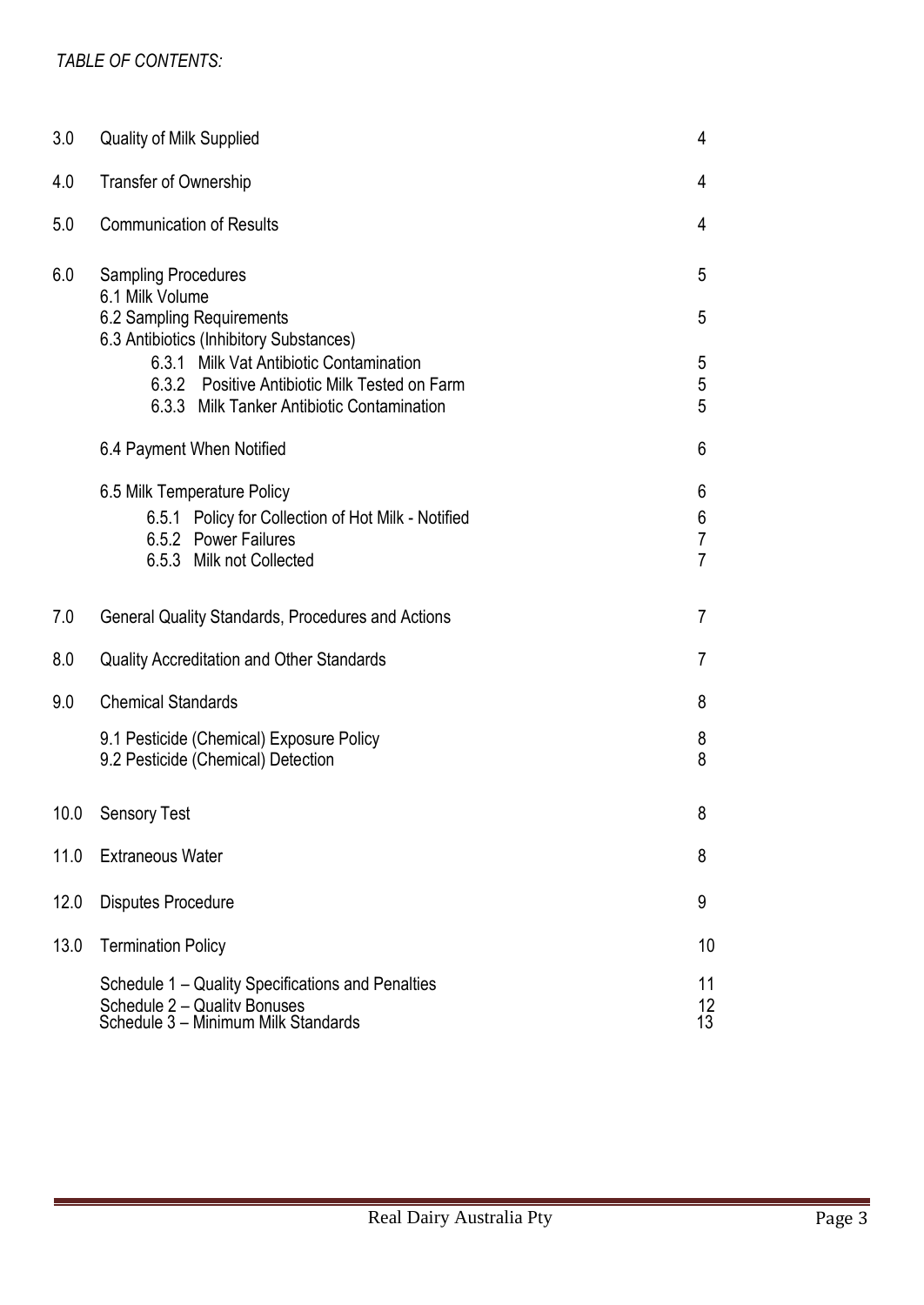### **3.0 Quality of Milk Supplied**

Real Dairy expects that the milk supplied by farmers is to be of a suitable quality standard. See Schedule 1 -Quality Specifications and Penalties

The supplier is to be registered with the relevant state authority and provide Real Dairy with a copy of their license on request. It is the supplier's responsibility to have their On-Farm Quality Assurance manuals and recording sheets up to date in accordance with the relevant state authority requirements.

Milk is to be free of taints and have no residual antibiotic. Milk must also be less than 48 hours old

For base payment milk supplied must be 4.00% butterfat and 3.20% protein, be less that 10,000cfu/ml and have a BMCC of less than 200,000

Milk at collection must be under 5'C from 3hrs after the commencement of milking. See 6.5 Milk Temperature Policy

#### **4.0 Transfer of Ownership**

Ownership of collected milk is transferred once the milk has been collected by the carrier, it then becomes the property of Real Dairy.

#### **5.0 Communication of Results**

Statements will be emailed once a month.

The Real Dairy QA or administrative team make every effort provide early notification of high results. It is the obligation of all suppliers to ensure that Real Dairy is able to contact them by email, mobile phone, answering machine or fax within a 24 hour period.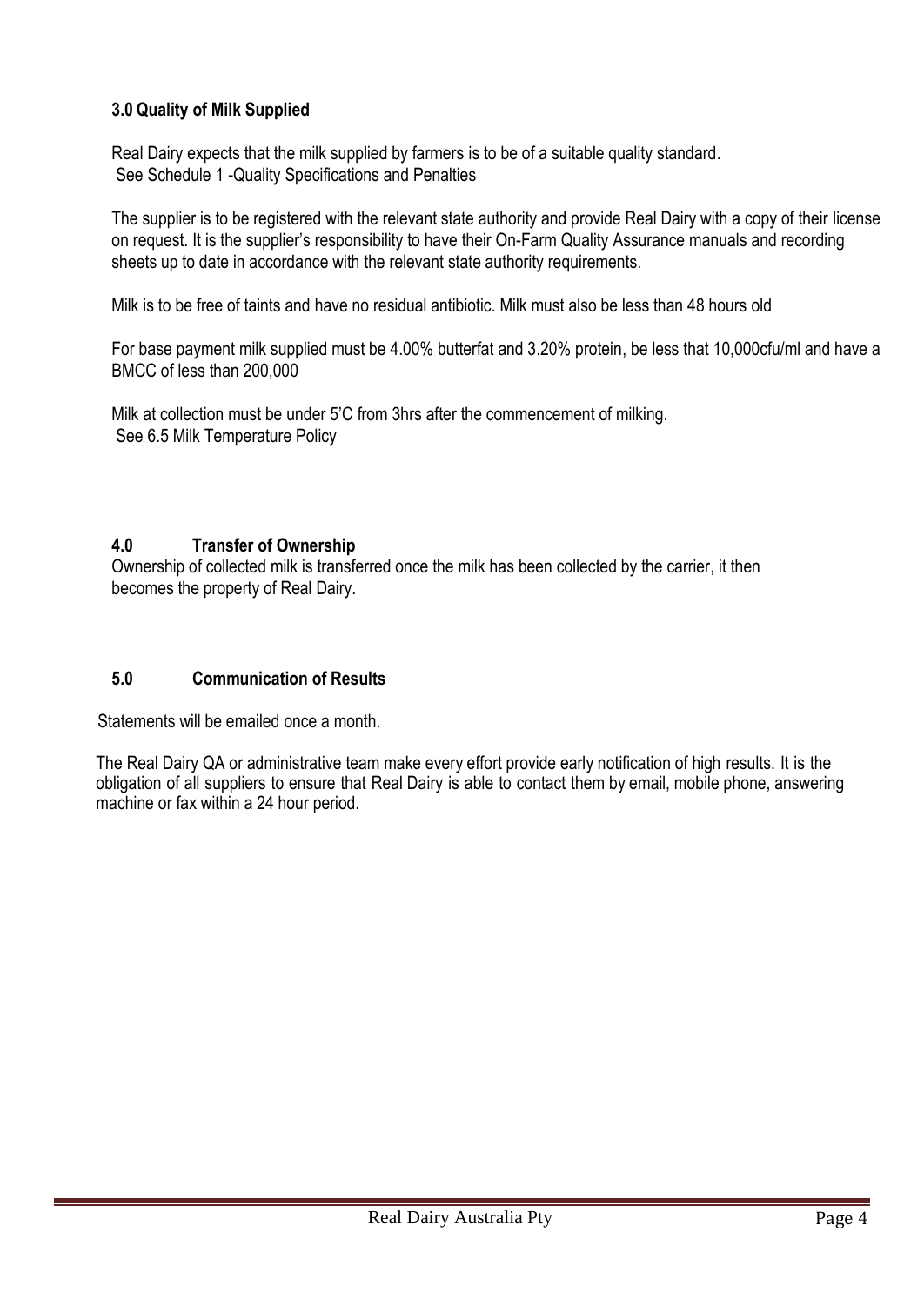## **6.0 Sampling Procedures and Temperature**

Real Dairy engages Carrier contractors to collect supplier milk. These contractors are to have their own HACCP system in place and be licenced through the relevant authorities to collect milk within the relevant state.

Samples are to be taken aseptically and within accordance with the relevant state food authority.

#### **6.1 Milk Volume**

Carrier milk transfer computers are calibrated regularly and as such the volume that is collected and printed out on the supplier docket/ load summary will be deemed as correct for that days collection.

### **6.2 Sampling requirements-**

**Microbiological** – weekly basis through an aspetic sample taken from the vat. Sampling days may change from time to time without notice to assure quality. If a supplier is out of specification additional samples may be taken

These results are reported as colony forming units per ml (cfu/ml)

**Compositional** – a composite sample will be taken on every collection through the collection tankers computer sampling device – this is taken across the entire vat/vats volume collected

**BMCC** – Bulk Milk Cell Count – is to be taken from the well stirred vat on collection days.

## **These results determine the quality bonus payments.**

### **6.3 Antibiotics (Inhibitory Substances) - Milk Rejection**

# **The occurrence of any form of antibiotic above the legal MRL'S in our milk supply automatically renders that milk unsuitable for processing.**

#### **6.3.1 Milk Vat Antibiotic Contamination**

 It is the supplier's responsibility to inform Farm Services/QA of possible or probable antibiotic residues in any milk BEFORE the tanker arrives on farm.

In the event that you are unable to contact Real Dairy The milk must be measured and dumped. Supplier to contact the carrier.

#### **6.3.2 Positive Antibiotic Milk Tested on Farm**

Letters for insurance purposes will not be given for dumped positive antibiotic milk on farm that has not been tested using an Antibiotic Test Kit. This testing service is for vat tests only.

## **6.3.3 Milk Tanker Antibiotic Contamination**

All milk tankers are tested by a "quick screen" test on arrival at the factory. Should a positive result be detected on the tanker, the tanker is segregated while the recognised official COPAN/DELVO SP test is conducted. Each supplier's vat sample will then be checked for the presence of antibiotics and the offending supplier notified. It is the offending supplier's responsibility to have the next consignment of milk tested BEFORE their next collection.

Where a supplier has tested positive for antibiotics through routine testing procedures COPAN/DELVO SP test, Real Dairy reserves the right to conduct an audit of the suppliers Dairy Food Safety Program to determine the cause.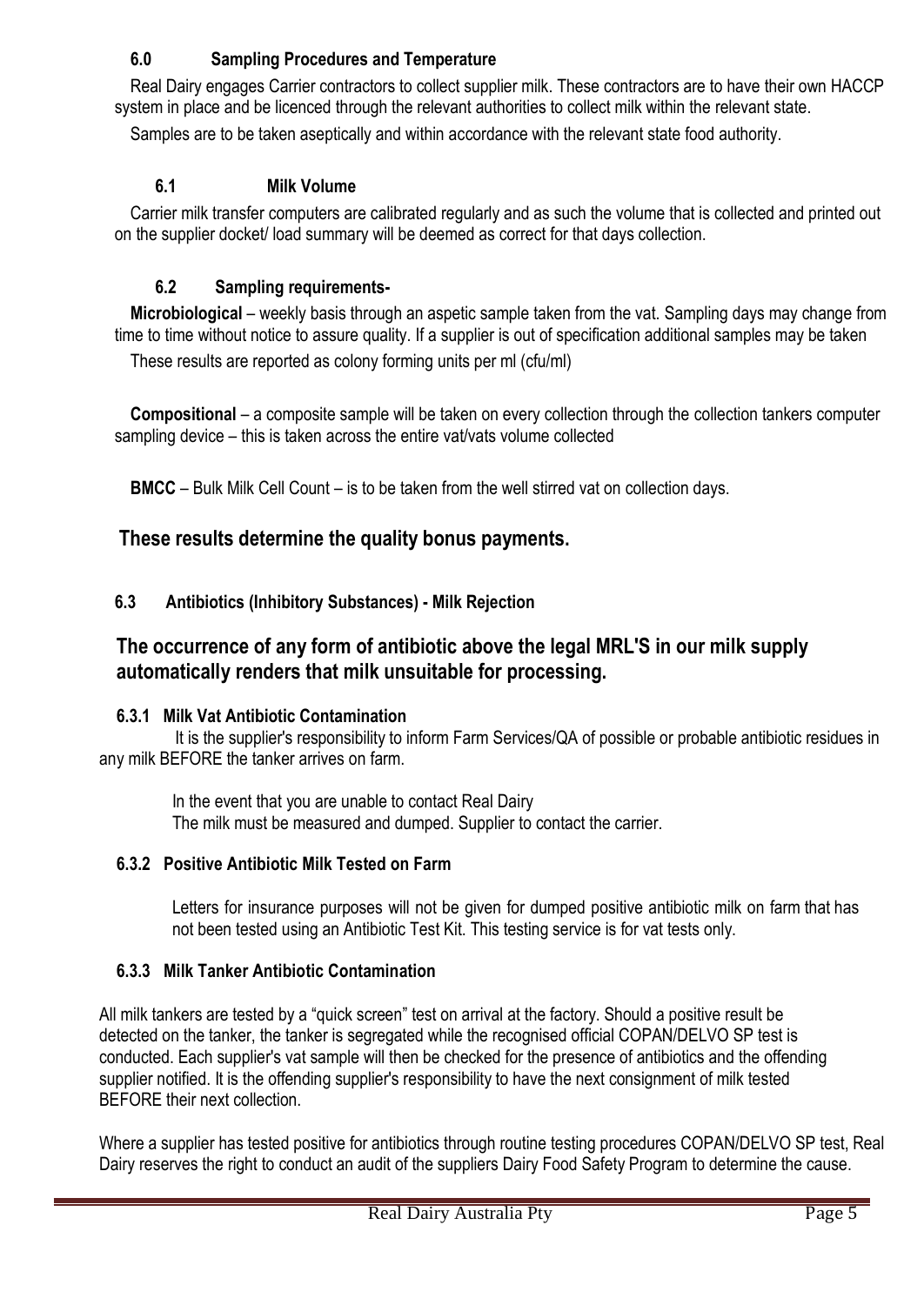Where notification of possible or probable antibiotic residues is not received and milk is collected and found positive for antibiotics, the following levies shall apply:

| <b>STANDARD</b>                        | I FVY                                                                                                                                                                                                                                                                               |
|----------------------------------------|-------------------------------------------------------------------------------------------------------------------------------------------------------------------------------------------------------------------------------------------------------------------------------------|
| Positive result<br>COPAN/DELVO SP test | No payment for the consignment of milk. Full<br>costs will be recovered and retained by. for<br>additional testing, segregation, extra transport and<br>processing/disposal of contaminated<br>consignment, plus the actual net value of the<br>other suppliers' milk plus cartage. |

#### **Please note**:

All suppliers should have adequate insurance to cover any incidences of milk loss, contamination or damage to other supplier's milk in the milk tanker. Should a supplier require a letter for an insurance claim please contact Real Dairy.

Insurance can be taken to cover costs recovered by Real Dairy for commercial damage. Insurance is the supplier's choice and responsibility.

#### **6.4 Payment When Notified**

Where a supplier suspects a contamination of farm milk may have occurred involving antibiotics, chemical residues or temperature and they notify Real Dairy of such an event prior to collection, then the supplier shall be eligible for payment at base prices even if the company elects not to collect the milk for **one incident only per year**. Any incidents of this type thereafter will result in payment at Real Dairy's discretion.

In the event of a suspected contamination Real Dairy will review the farms On Farm Quality Assurance Program.

#### **6.5 Milk Temperature Policy**

Milk stored at greater than 5°C for any length of time increases bacterial activity resulting in a reduction of milk quality. The aim of this policy is to reduce the temperature of milk to 5°C or less as quickly as possible and to maintain this temperature until collection.

Suppliers should not place freshly harvested milk on top of milk that has not been cooled and maintained at temperatures less than 5°C.

Suppliers must have an immersion thermometer, which will be calibrated against a standard calibrated thermometer.

Milk temperatures are monitored on a per collection basis. **Milk will not be collected under any circumstances from storage vessels that are not refrigerated.**

Suppliers should check the temperature recorded on each slip left by the tanker driver and call Real Dairy if they believe the recorded temperature is incorrect.

#### **6.5.1 Policy for Collection of Hot Milk - Notified**

If contact has been made by the supplier prior to the arrival of the tanker regarding a hot milk issue, some leniency may be granted. This is at the discretion of the Factory Manager or QA.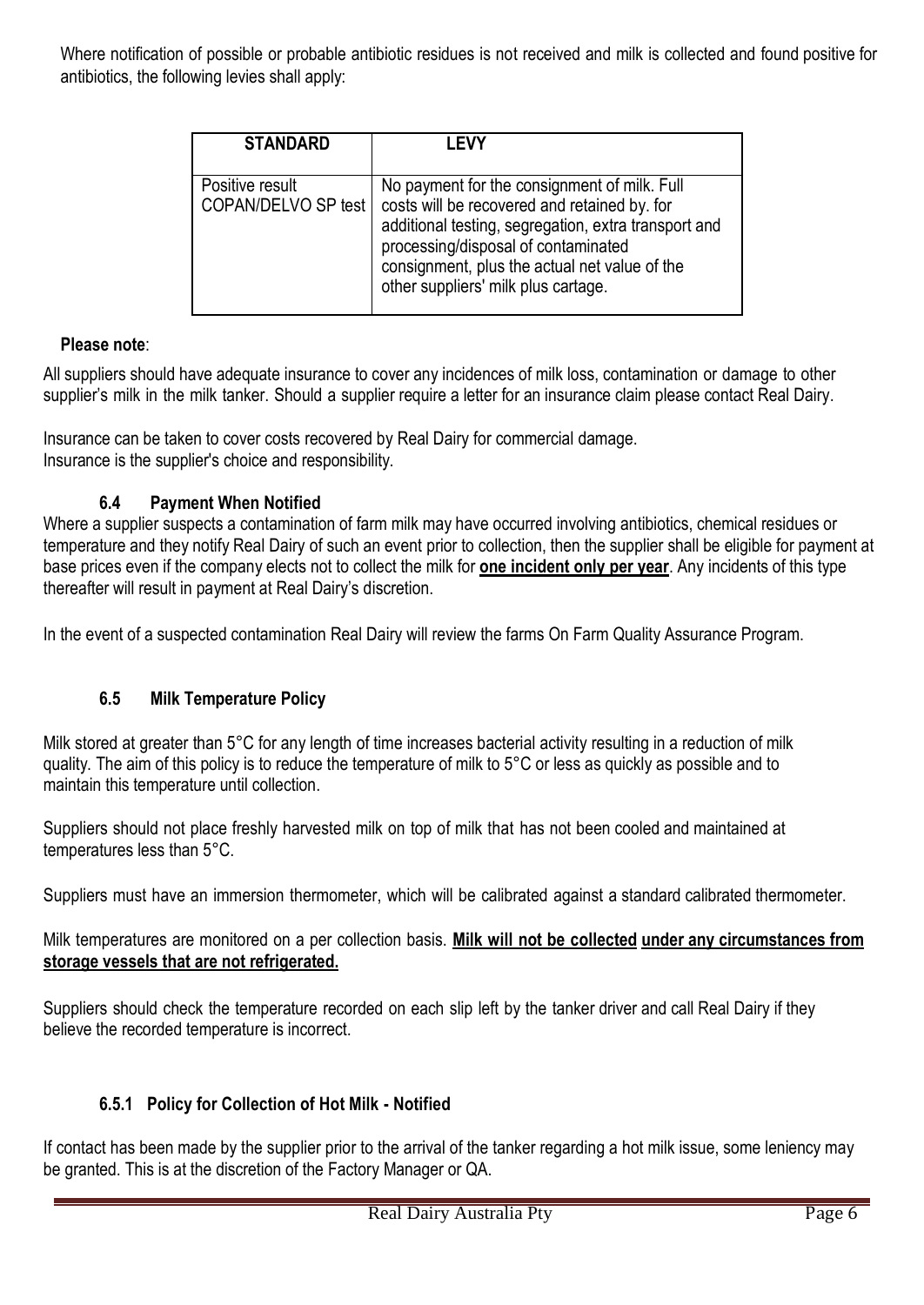The QA is under an obligation to ensure that the tanker is not greater than 5ºC in transit or arrive at a factory at greater than 5ºC. An acidity test will be performed on all tankers arriving at factory with a temperature greater than 5ºC with the potential of total rejection of the tanker load of milk. Therefore, allowing hot milk to be loaded onto a tanker can have serious consequences

#### **6.5.2 Power Failures**

- In the event of a failure to cool milk due to, vat breakdowns and or power failures Supplier must contact Real Dairy
- Milk rejected by the driver for failing a test as a result of high storage temperatures, **WILL NOT BE COLLECTED, AND THEREFORE, WILL NOT BE PAID FOR.**

#### **6.5.3 Milk Not Collected**

Real Dairy will not be responsible for payment of milk not collected due to:

- Adverse weather conditions
- Where the farm has restricted access due to safety, or notified public health reasons such as animal disease (botulism,FMD,Anthrax) etc.
- Road Access specifically lack of adequate road access and safe road access for milk tankers under all weather conditions to the dairy

### **7.0 General Quality Standards, Procedures and Actions**

- Milk not for collection by a tanker (due to rejection/antibiotics etc.) must clearly be labelled "Not for collection by tanker" by the supplier immediately and prior to the next milk collection.
- Real Dairy will not pay for rejected milk, or milk collected and subsequently found defective. In the event an entire tanker load is rejected following collection then the supplier causing the rejection will be charged additional testing, segregation, extra transport and processing/disposal cost of the contaminated consignment plus the actual value of the other suppliers milk plus cartage.
- Suppliers whose delivery has been contaminated with antibiotic, weed or any other foreign substance by another supplier will have their supply recorded as normal.
- Real Dairy will conduct an audit of a farm if that farm causes an antibiotic tanker contamination and in accordance to NSW Food Authority requirements will notify relevant authorities.
- All test results for rejected milk remain the property of Real Dairy

## **8.0 Quality Accreditation and Other Standards**

- It is the supplier's responsibility to ensure that their On Farm Quality Assurance Manuals are compliant with relevant State Authority requirements and that recording sheets and Manuals are kept updated. All States require dairy producers to have an approved and audited Food Safety Program. They must comply with individual State legislation and Real Dairy requirements with regards to auditing of these systems by or for the relevant State Authorities. Any supplier that fails an audit could be immediately suspended from supply until the cause of the failure is rectified. Suppliers who have a minor or major; non- conformance entered on their audit may receive time to demonstrate rectification of the nonconformance.
- Raw milk will only be collected from premises that are licensed milk producers and have an approved Dairy Food Safety Program in place.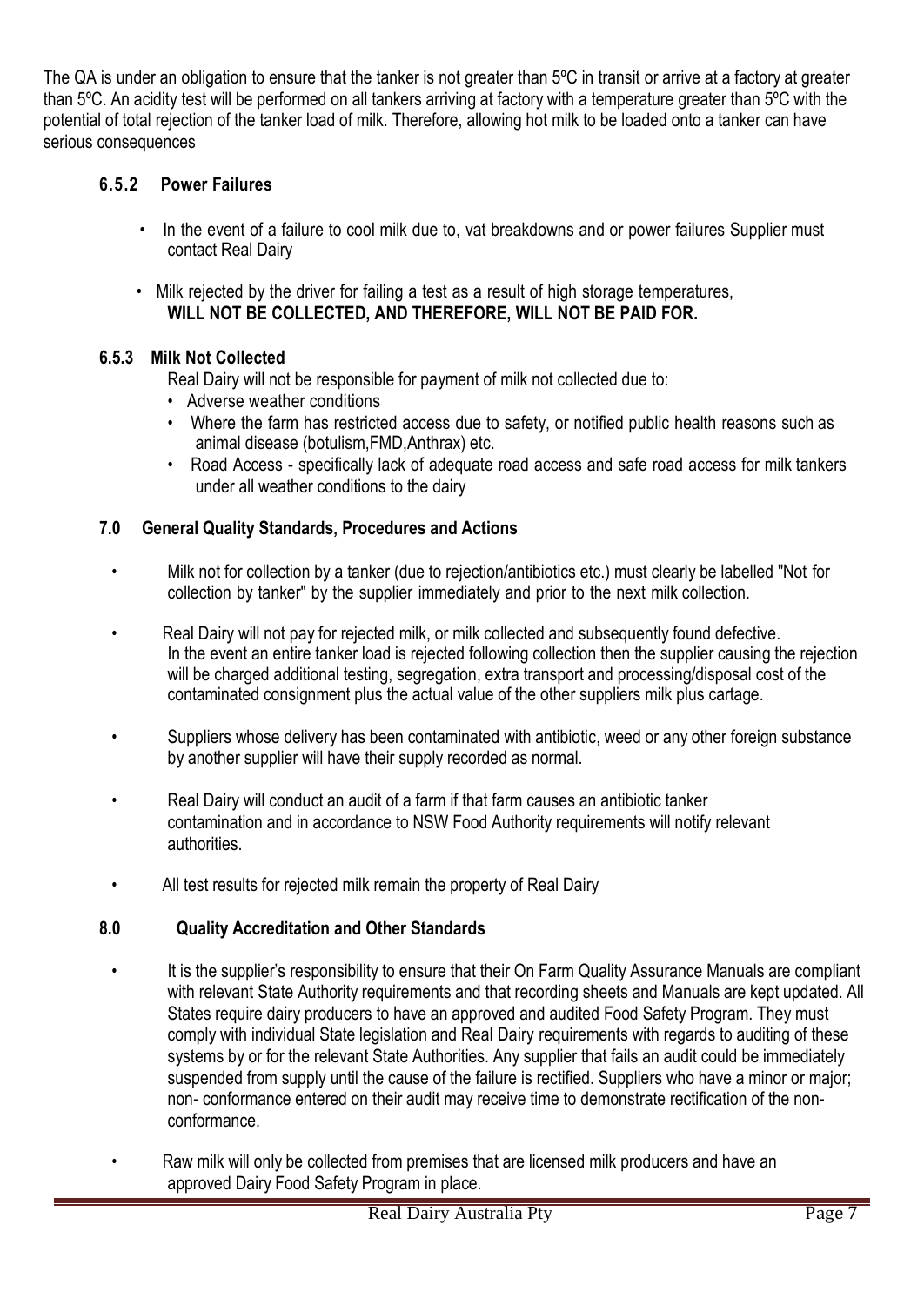#### 9.0 **Chemical Standards**

Chemicals used in the operation of the dairy and coming into either direct or indirect contact with milk, e.g. lubricants, cleaning chemicals, rubber ware and coolants must be classed as "Food Grade" and able to be verified as "Food Grade".

Any chemicals used in the operation of the dairy, e.g. pesticides, lubricants, cleaning chemicals and coolants must be stored and used in a way that ensures the milk is protected from contamination. Chemicals used to clean milking plants must indicate on the label that they are listed for cleaning contact surfaces in a dairy unit. Where a supplier has contaminated milk from the use of chemicals the supplier must inform Real Dairy. If unable to contact Real Dairy Farm Services milk must be measured for credit purposes then dumped and the carrier notified Real Dairy reserves the right to conduct an audit of the Dairy Food Safety Program to determine the cause.

#### 9.1 **Pesticide (Chemical) Exposure Policy**

Chemicals are used on dairy farms to control pests and diseases for crops and animals. When these chemicals are applied it is important that the dosage rate and withholding periods are followed. If chemicals have been used to the manufacturer's recommendation on the label, residue levels should not be detected or exceed the MRL limits. It is the responsibility of the supplier to make sure that the instructions on the label are followed. However, if a supplier suspects that the milk may be contaminated, immediate action and notification to Real Dairy is required. Where a supplier suspects that a contamination has occurred and a withhold period has not been met, Real Dairy reserves the right to conduct an audit of the Food Safety Program to determine the cause.

#### 9.2 **Pesticide (Chemical) Detection**

Any milk collection, which has residues greater than the Maximum Residue Level (>MRL) standards shall be rejected (Reference Food Standards)

#### 9.3 **Biosecurity**

All suppliers of RDA are to comply State and Federal Regulations regarding Biosecurity and Farm Management procedures as required by the relevant authorities.

#### 10.0 **Sensory Test**

It is a requirement that all consignments of farm milk undergo a sensory testing by the tanker driver. All drivers are accredited Bulk Milk Graders. The sensory test is to ensure the milk does not contain any objectionable odours and or foreign matter. Foreign matter includes contaminants such as the presence of manure, flies, blood (pink milk), colostrum or antibiotics (blue milk).

- Where milk undergoes a sensory testing by a milk grader on behalf of Real Dairy prior to collection, any objectionable odours and or foreign matter will result in the milk being rejected by Real Dairy
- **Real Dairy will not pay for milk contaminated with objectionable odours or foreign matter**.

#### 11.0 **Extraneous Water**

All milk supplied to Real Dairy must be free of any extraneous water. The Real Dairy standard for freezing point of milk is -0.517°C max. If the standard is not met the first occurrence will attract a warning. A subsequent second offence will be paid for at 10% of the price paid for milk in that particular month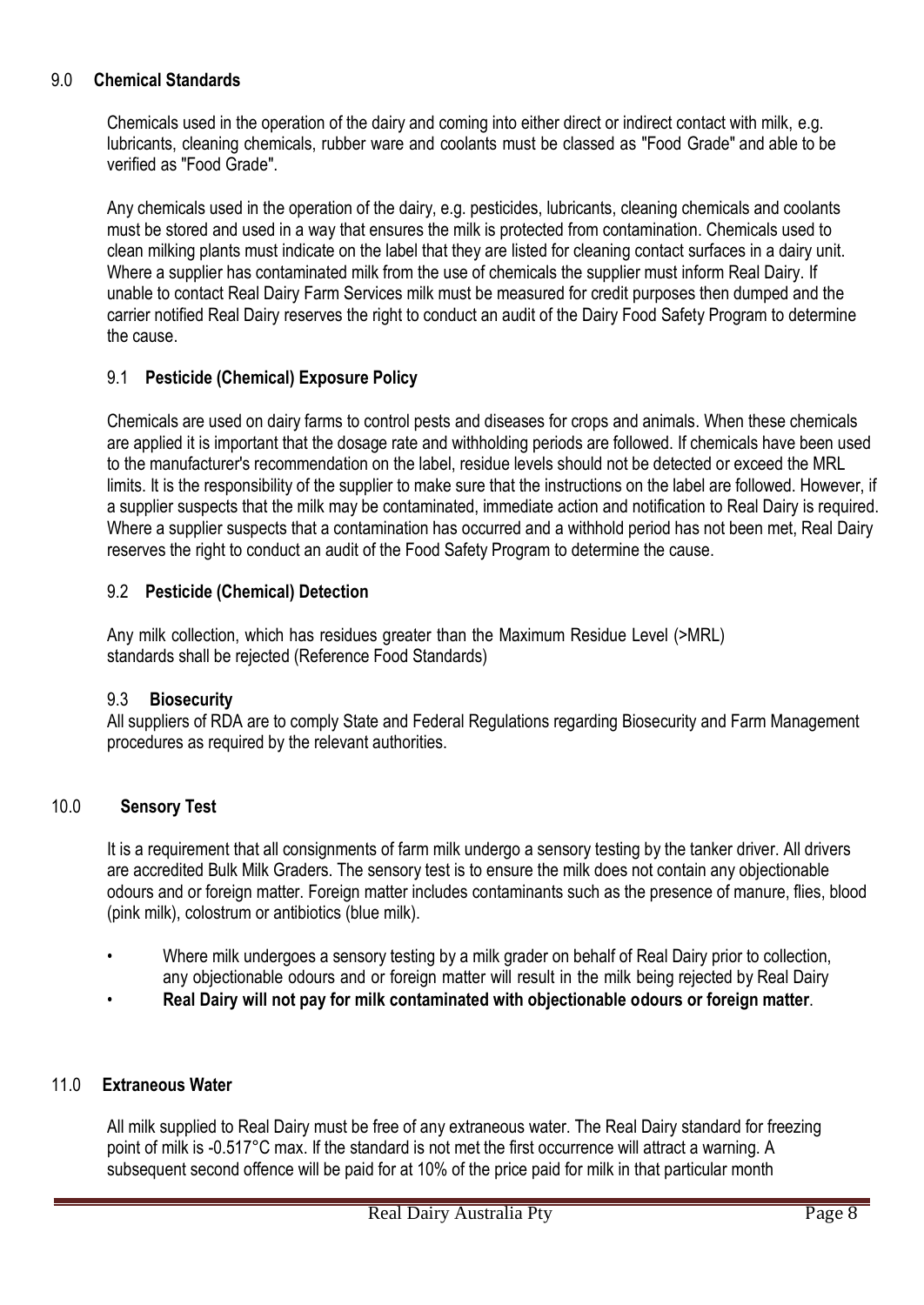#### **12.0 Disputes Procedure**

All disputes are subject to the provisions of the Code relating to disputes.

Where a dispute arises out of or in connection with performance of this Agreement both parties, acting in good faith, will use all reasonable endeavours to bring the issue to the attention of the other party in a timely fashion and in any instance not more than 30 days after the event occurs which leads to the dispute.

Notification will include:

- (a) nature of the complaint
- (b) that the aggrieved party wishes to resolve the dispute in accordance with this Agreement
- (c) desired resolution.

The party receiving the complaint will in writing notify the other party that they have received the complaint within five days and articulate steps intended to resolve the dispute.

Any complaints arising under this Agreement must, in the case of the Processor, in the first instance be referred to the Processor's Internal Complaints Handling Officer for resolution.

Where a notification of a dispute is made to the other party to this Agreement both parties will act, in good faith, to resolve the dispute.

If after attempting to resolve the dispute, and in any instance not before the elapse of 60 days after notification, the parties are not reconciled, both parties agree to subordinate themselves to a mediation process as articulated in the Code.

Any disputes arising under or in any way resulting from this Agreement which cannot be resolved in mediation shall be referred to arbitration.

The costs of a mediation and/or arbitration will be borne by each party equally, unless otherwise agreed. If a party seeks legal representation in the mediation/arbitration process, such legal costs will be borne by that party.

Nothing in this dispute resolution procedure will prevent a party seeking an injunction.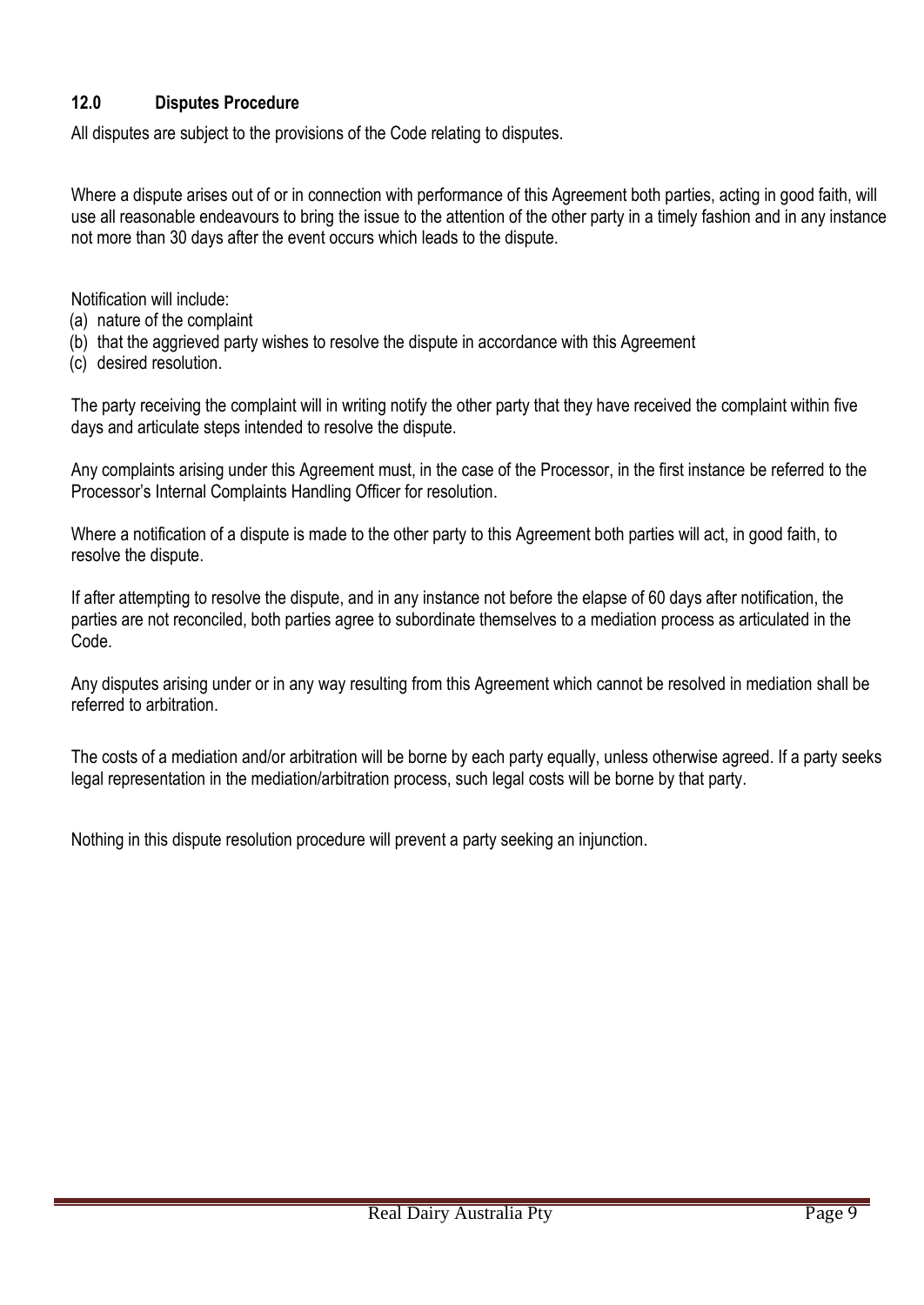#### 13.0 **Termination**

After the initial cooling off period of 14 days termination of this agreement is as follows.

This agreement may be terminated by either party upon a **written notice** by the terminating party to the other party if a fundamental breach of this agreement is committed. (A fundamental breach is a breach of contract where the **offending party fails to complete a contractual term that was so fundamental** to the contract that another party was prevented from fulfilling their own responsibilities)

Termination Notice periods apply for the party wishing to terminate the agreement,

- these may be varied due to Force Majeure after discussion between the parties and applied with no prejudice - or immediately in the event that the other party (if an individual) is declared bankrupt or (if a corporation) is placed under any form of external administration

In the event of a termination, the date of termination shall be deemed to be the first business day occurring after the expiration of the notice period.

Notice periods to adhere with agreed contracts from both parties

#### **13.1 Termination Notice Periods**

1 Year – 90 days

Where the supplier has not entered into a new milk supply agreement at the end of the agreement term and has continued to supply milk for 60 days after the expiry of the agreement it is deemed that the supplier has agreed to supply milk to Real Dairy for 12 months from the expiry of the agreement on page 1 of the this agreement, termination notification periods apply to the continuation of supply.

| <b>Print Name</b> |
|-------------------|
|                   |
| <b>Print Name</b> |
|                   |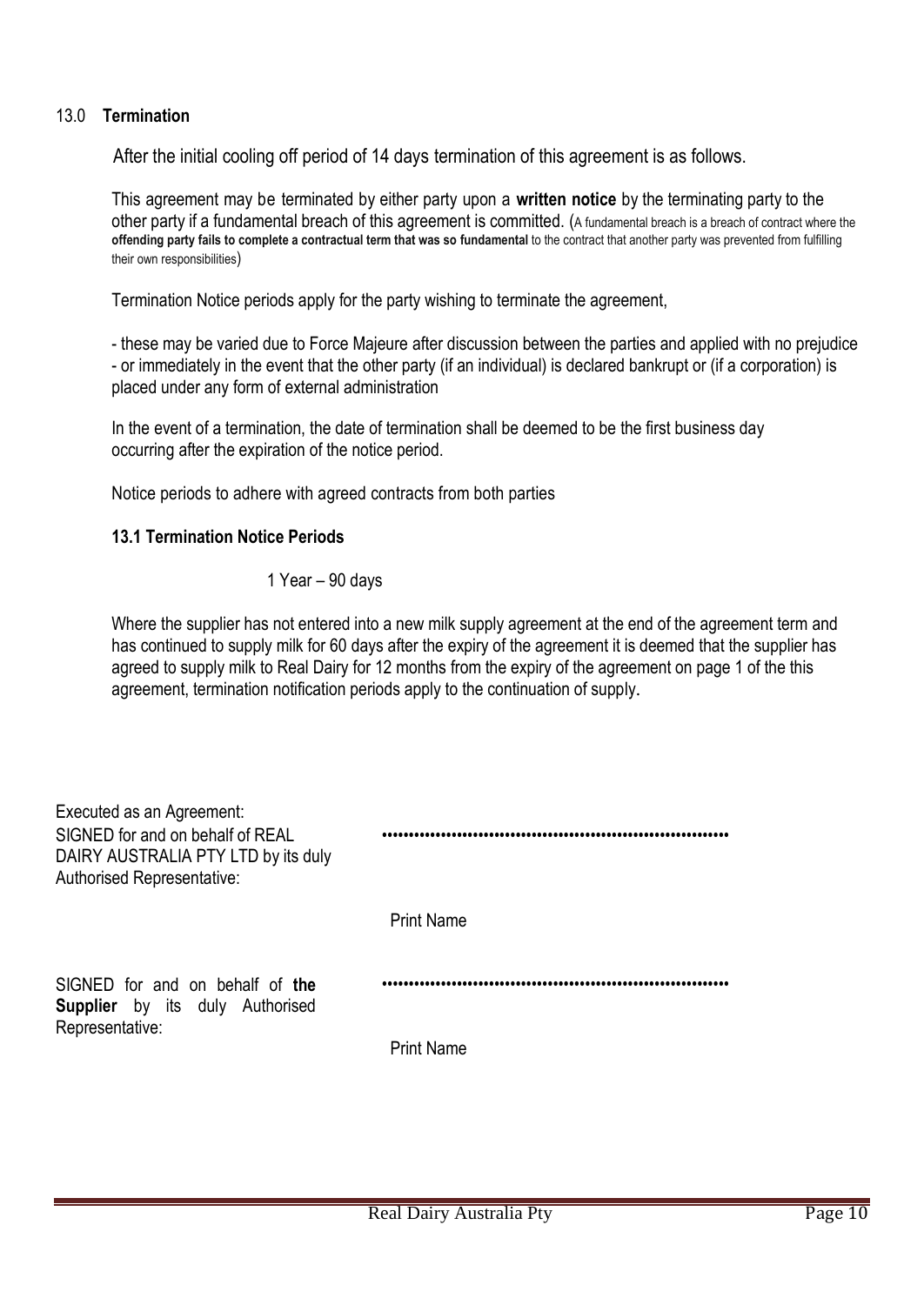# Schedule 1 – Quality Specifications and Penalties

| <b>Quality Attributes</b>                                        | <b>Result</b>        | <b>Result</b><br>Period | <b>Action</b>                                                                                                                                   |
|------------------------------------------------------------------|----------------------|-------------------------|-------------------------------------------------------------------------------------------------------------------------------------------------|
|                                                                  |                      |                         |                                                                                                                                                 |
| <b>Tanker Standard Plate</b><br>Count                            | >30,000              | C                       | All suppliers on the tanker load require<br><b>Standard Plate Testing</b>                                                                       |
| <b>Standard Plate Count</b>                                      | >20,000              | C                       | Retest for the next 3 collections                                                                                                               |
| (cfu/ml)<br>Supplier<br>Vats<br>Refer Microbiological<br>Testing | >30,000              | $\overline{C}$          | Retest for next 3 collections                                                                                                                   |
| BMCC (cells/mL)<br>SPC < 10,000                                  | $>$ 400,000          | C                       | Penalty of \$0.025 per litre                                                                                                                    |
|                                                                  |                      |                         |                                                                                                                                                 |
| BMCC (cells/mL)                                                  | $>$ 300,000 <400,000 | $\frac{C}{C}$           | Penalty of \$0.015 per litre                                                                                                                    |
| SPC>10,000 <20,000                                               | >400,000             |                         | Penalty of \$0.035 per litre                                                                                                                    |
| Temperature (°C)                                                 | > 5.0                | C                       | Possible Reject                                                                                                                                 |
| Freezing point (°C)                                              | $-0.517$ max         | C                       | a.) First occurrence - Warning.<br>b.) Second and subsequent occurrence -<br>Milk will be paid for at 10% of that months<br>price paid for milk |
| <b>Antibiotics</b><br>(COPAN/DELVO SP)                           | Positive test        | $\overline{C}$          | Reject, no payment, claim costs                                                                                                                 |
| Acidity (% lactic acid)                                          | >0.14                | C                       | Reject, no payment, claim costs                                                                                                                 |
| Pesticides (MRL)                                                 |                      | $\overline{\mathsf{C}}$ | Suspension                                                                                                                                      |
| Aflatoxin (ppb AFM1)                                             |                      | $\overline{\mathsf{C}}$ |                                                                                                                                                 |
| PH                                                               | 5.6                  | C                       | Nil Payment                                                                                                                                     |

**Notes:**

- 
- 

Greater than or equal to **Suppliers** with more than one Vat official<br>
Standard Plate Count result will be an a  $\leq$  **Less than** Less **than** Standard Plate Count result will be an average **> Greater than of the individual vat results**

C **Individual collection results**

**Any failure on quality issues which contaminates other milk may render the supplier liable for the cost of all milk contaminated.**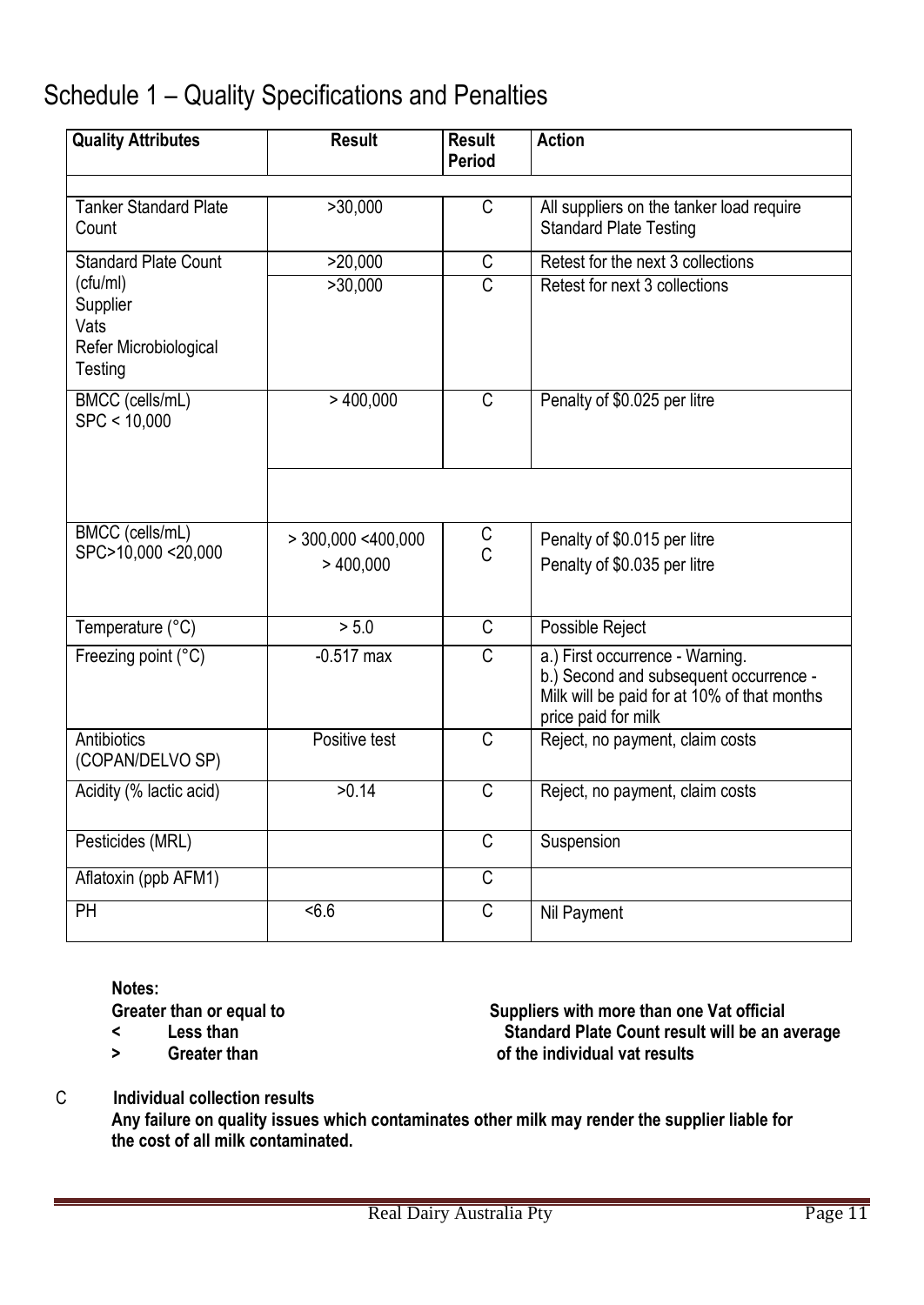# Schedule 2- Quality Bonuses

| <b>Total Count (cfu/mL)</b><br><b>Average for the Month</b> | <b>Bulk Milk Cell Count</b><br>(Cells/mL) Average for the month | <b>Bonus</b><br><b>Cents/Litre</b> |
|-------------------------------------------------------------|-----------------------------------------------------------------|------------------------------------|
| SPC < 10,000                                                | BMCC < 200,000                                                  | 0.025                              |
| SPC < 10,000                                                | BMCC >200,000 < 250,000                                         | 0.01                               |
| SPC < 10,000                                                | BMCC >250,000 <300,000                                          |                                    |
| SPC < 10,000                                                | BMCC >300,000 <400,000                                          |                                    |
| SPC < 10,000                                                | BMCC > 400,000                                                  |                                    |
| SPC>10,000 <20,000                                          | BMCC < 200,000                                                  | 0.0050                             |
| SPC>10,000 <20,000                                          | BMCC > 200,000 <250,000                                         |                                    |
| SPC>10,000 <20,000                                          | BMCC > 250,000 <300,000                                         |                                    |
| SPC>10,000 <20,000                                          | BMCC > 300,000 <400,000                                         |                                    |
| SPC>10,000 <20,000                                          | BMCC > 400,000                                                  |                                    |

| Volume Incentive                                                                                                                                                                                                         |                       |        |  |  |  |
|--------------------------------------------------------------------------------------------------------------------------------------------------------------------------------------------------------------------------|-----------------------|--------|--|--|--|
| A) Volume Based: Pick up incentive will be paid for each pick up between the volume levels below<br>B) Please note that the incentive is applicable per litre over and above from the respective minimum mentioned below |                       |        |  |  |  |
| From                                                                                                                                                                                                                     | To<br>Cents per Litre |        |  |  |  |
| 4000 litres                                                                                                                                                                                                              | 7999 litres           | \$0.03 |  |  |  |
| 8000 litres<br>Additional \$0.03<br>Above                                                                                                                                                                                |                       |        |  |  |  |
|                                                                                                                                                                                                                          |                       |        |  |  |  |